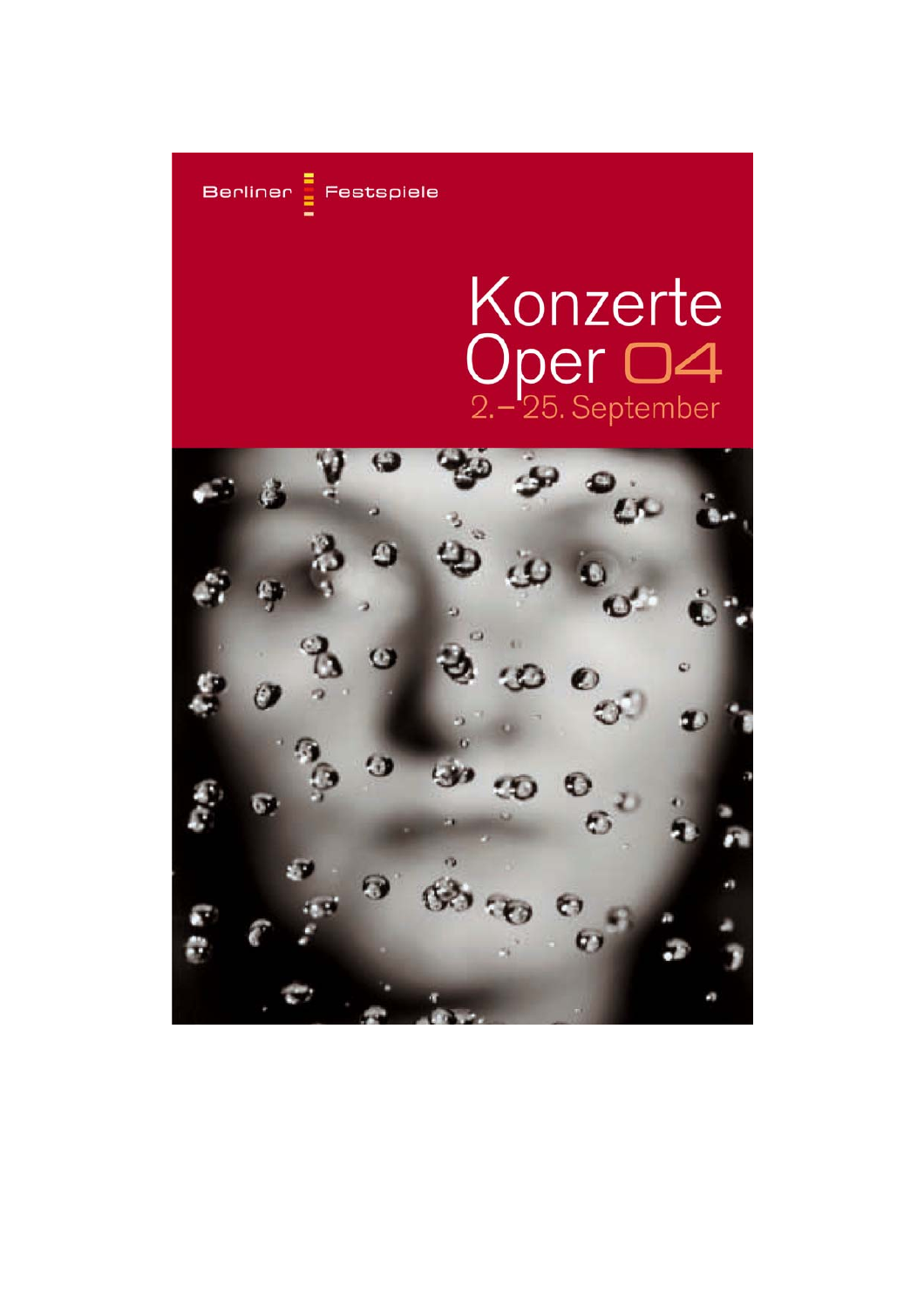At the beginning of the new season the Berliner Festspiele will, once again, have a special cultural focus. Our new concert and operatic series will present contemporary world and German premieres as well as important co-productions in an international context.

The collaboration with the Berlin Philharmonic, which has lain fallow for the last two years, will be resumed in 2004. This collaboration will be developed and extended in the coming years. This year we will present, complementary to the concerts for orchestras by Sir Simon Rattle, works for ensembles and chamber music by Kaija Saariaho, Colin Matthews and Claude Debussy.

For two works of music theatre we have succeeded in bringing together important representatives of a new generation of artists from the fields of music and literature. In "Interzone", our opening production, Enno Poppe and Marcel Beyer meet; Johannes Maria Staud composed "Bérénice" after a libretto by Durs Grünbein.

The Stockhausen series, begun two years ago, will continue this year, after the popular success last year of INORI, with a complete presentation of all seventeen piano pieces and the Berlin premiere of a new work for five synthesizers.

Once again, the programme this year has only been made possible by the cooperation with national and international partners and the generous support of patrons, who – like ourselves – have the courage for regeneration from an international perspective and see innovative experiment as the foremost challenge.

Joachim Sartorius Director, Berliner Festspiele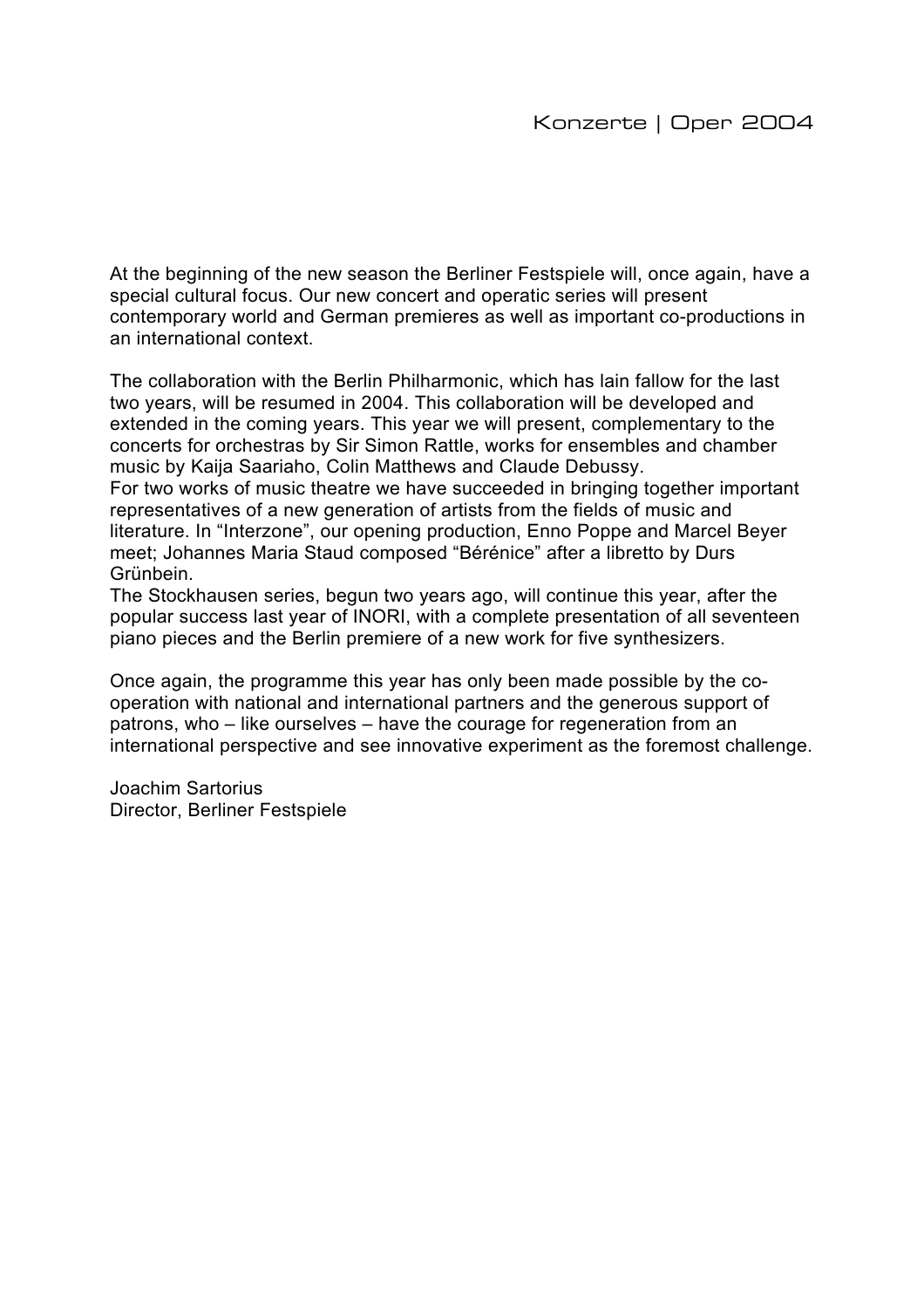**Thu 2nd | Sat 4th | Sun 5th September | 20.00 Haus der Berliner Festspiele** 

## **Interzone**

Songs and Images for voices, video and ensemble

Music Enno Poppe Video and set design Anne Quirynen Libretto Marcel Beyer

World Premiere | Commissioned by the Berliner Festspiele

Jonathan Stockhammer, Conductor Ensemble Mosaik Omar Ebrahim, Vocals Neue Vocalsolisten Stuttgart

Wolfgang Heiniger, Sound Direction Georg Bugiel, Light

The opening piece of the series "Concerts I Opera 04" is a work commissioned by the Berliner Festspiele. The point of departure is a text by the American beat poet and convention-breaker William S. Burroughs. His novel of the same name, "Interzone", however, serves here less as a standard text than as a kind of structural pattern.

Burroughs termed "interzones" as the ideal interstices where codes, sign systems and traditions become intertwined and are fortified. On the basis of these experiments in form the author Marcel Beyer has written his first libretto. Beyer's keen interest in sounds and music is known from his novel "Flughunde" and his essays, amongst others. Enno Poppe's music with its pulsating energy and compact forms finds a perfect vehicle in Beyer's text.

The video artist Anne Quirynen is participating in an opera project for the first time, after having previously worked mainly with choreographers such as William Forsythe and Anne Teresa de Keersmaeker. The Ensemble Mosaik from Berlin is directed by the young American conductor Jonathan Stockhammer.

"Interzone" shows the city as an operatic stage for colliding tales and experiences.

HAUP1 STADT FONDS

With the generous support of the Hauptstadtkulturfonds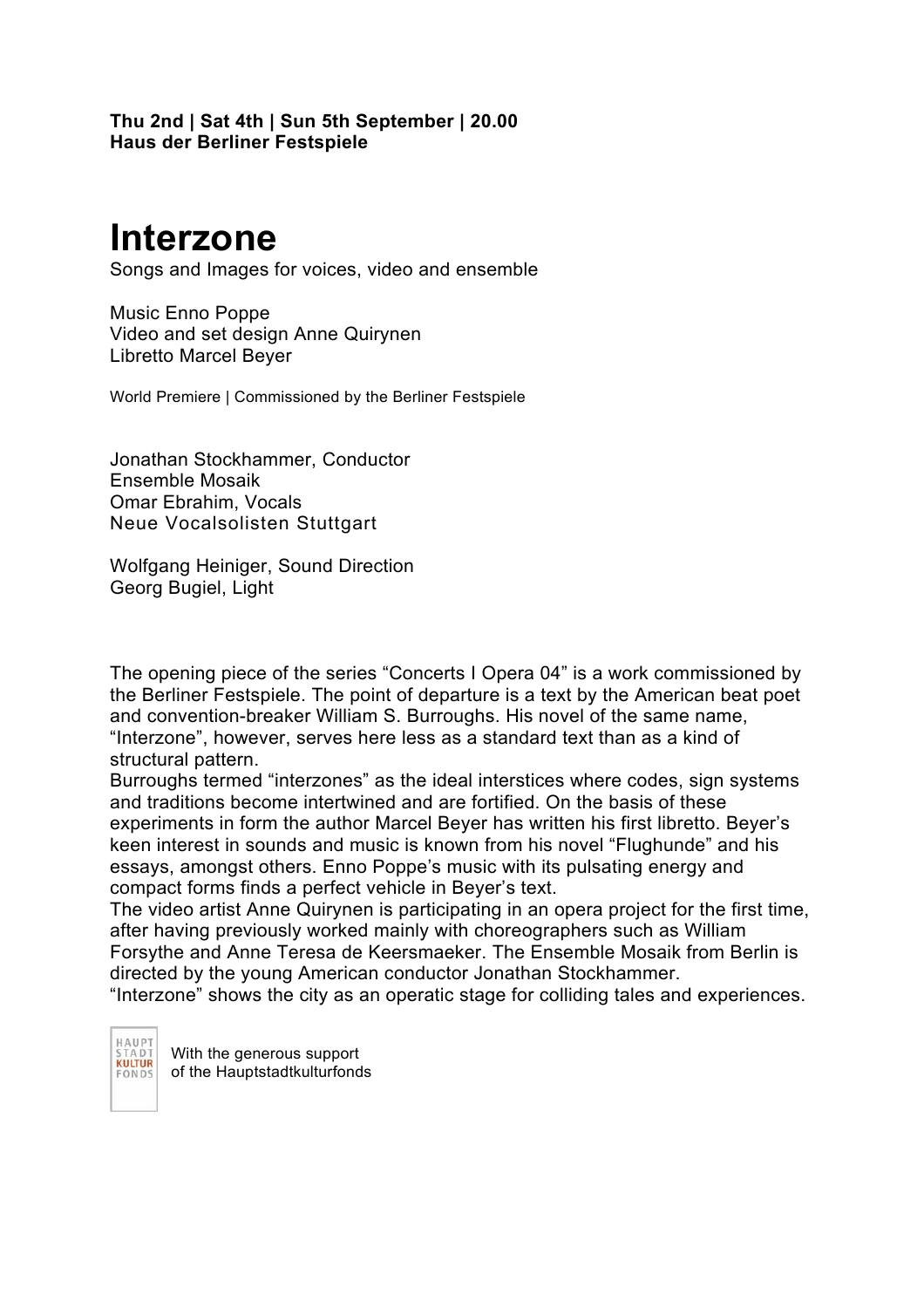**Fri 3. September | 20.00 Haus der Berliner Festspiele, Foyer** 

## **Reading by Marcel Beyer**

Admission free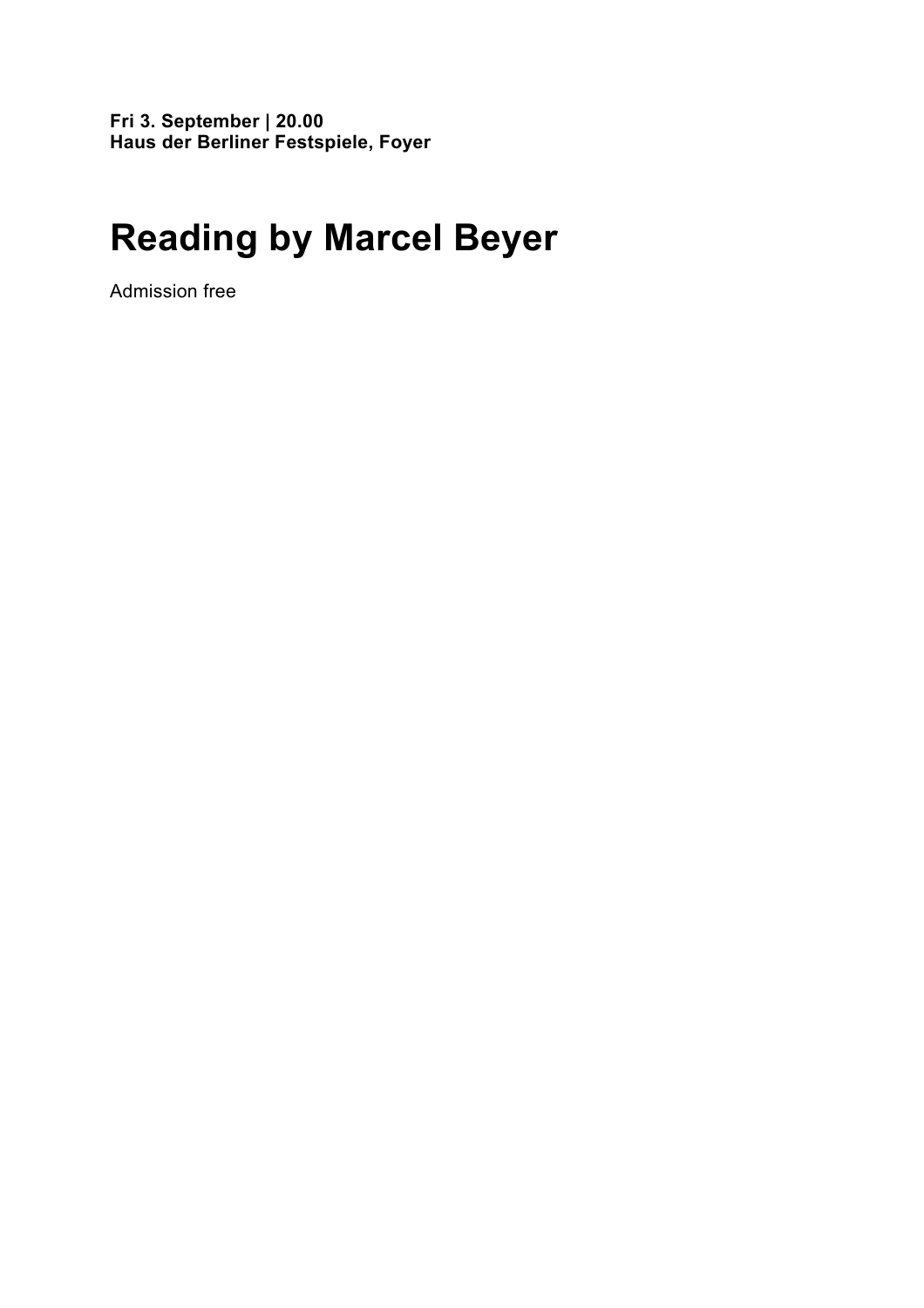**Thu 9th September | 20.00 Philharmonie | Kammermusiksaal** 

## **Quatuor Diotima**

Eiichi Chijiiwa, Violin Nicolas Miribel, Violin Franck Chevalier, Viola Pierre Morlet, Violoncello

**Claude Debussy** String quartet op.10

**Henri Dutilleux** Ainsi la Nuit

**Hanspeter Kyburz** String quartet World premiere | Commissioned by the Berliner Festspiele and Musica Strasbourg

The string quartet by Hanspeter Kyburz was created in close collaboration with the French Diotima Quartett. In the musical language of the piece filigree mathematical patterns are combined by means of skilful gesture.

A similar interest formed the basis of the string quartet by Claude Debussy over a century ago. The dreamy bridge between these works is offered by the night study by Henri Dutilleux.



With the support of Réseau Varèse, European Network for the creation and promation of new music,



with funds from the Culture 2000 programme der Europäischen Kommission.



Supported by the Cultural Department of the French Embassy.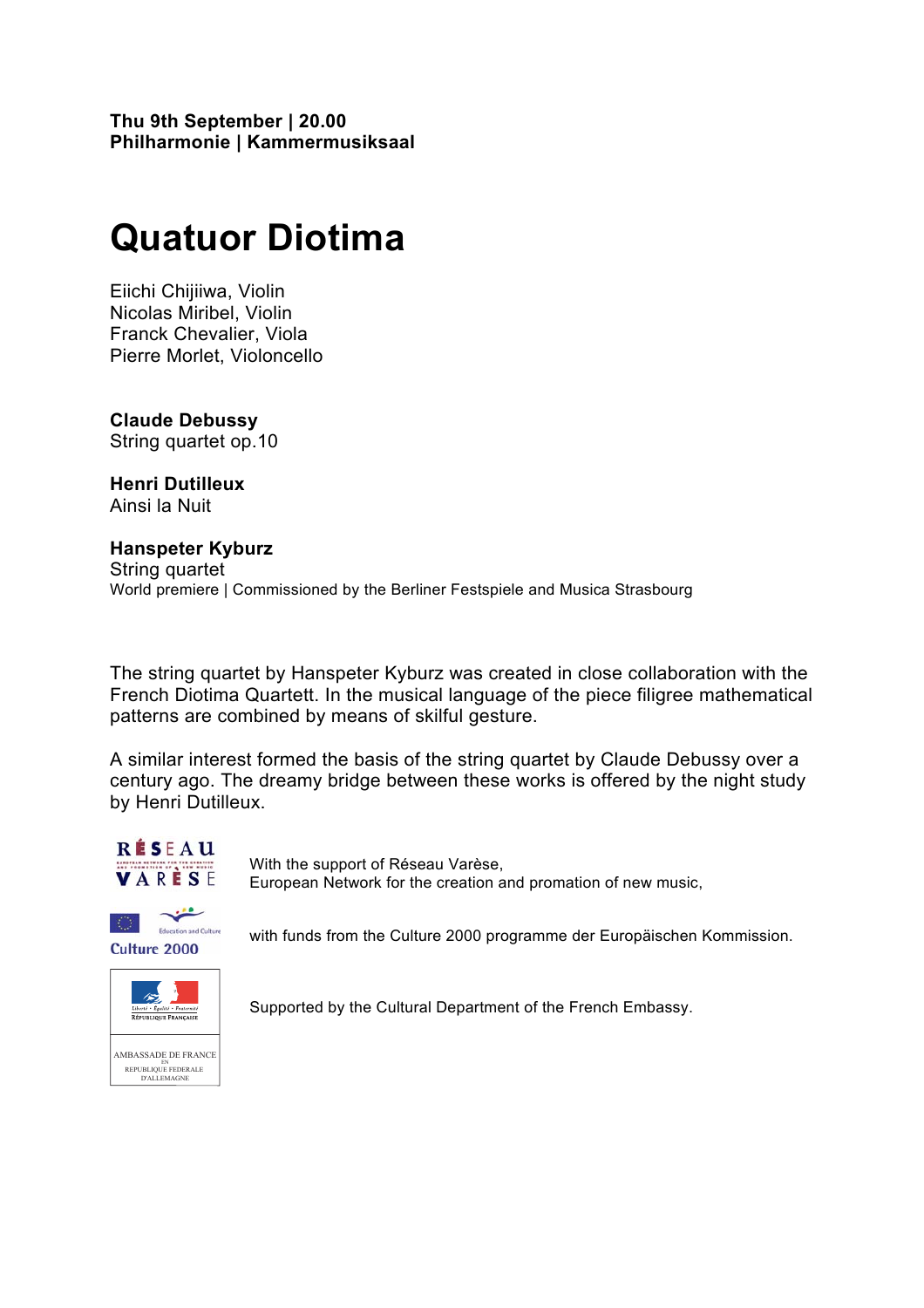# **Saariaho I Debussy**

Anssi Karttunen, Violoncello Timo Korhonen, Guitar Camilla Hoitenga, Flute Garth Knox, Viola Laura Mikkola, Piano Héloïse Dautry, Harp

**Kaija Saariaho**  Je sens un deuxième cœur German Premiere

**Manuel De Falla**  Le Tombeau de Claude Debussy

**Magnus Lindberg**  New Work for Solo Guitar German Premiere Commissioned by the Turku Festival and the Berliner Festspiele

**Claude Debussy**  Sonata for Flute, Harp and Viola

**Claude Debussy**  Sonata for Violoncello and Piano

**Kaija Saariaho Terrestre** German premiere

An ensemble of outstanding soloists plays two new works of chamber music by Kaija Saariaho from Finland, one of the most important female composers of our times. "Je sens un deuxième Coeur" lives from reminiscences of her Troubadour opera "L'amour de loin"; "Terrestre" is a counterpart to the 'celestial' piece "Orion" for full orchestra.

Also from Finland, and also influenced by the French impressionist chamber music tradition, is the new work for guitar by Magnus Lindberg.

Two late sonatas by Claude Debussy complete the programme.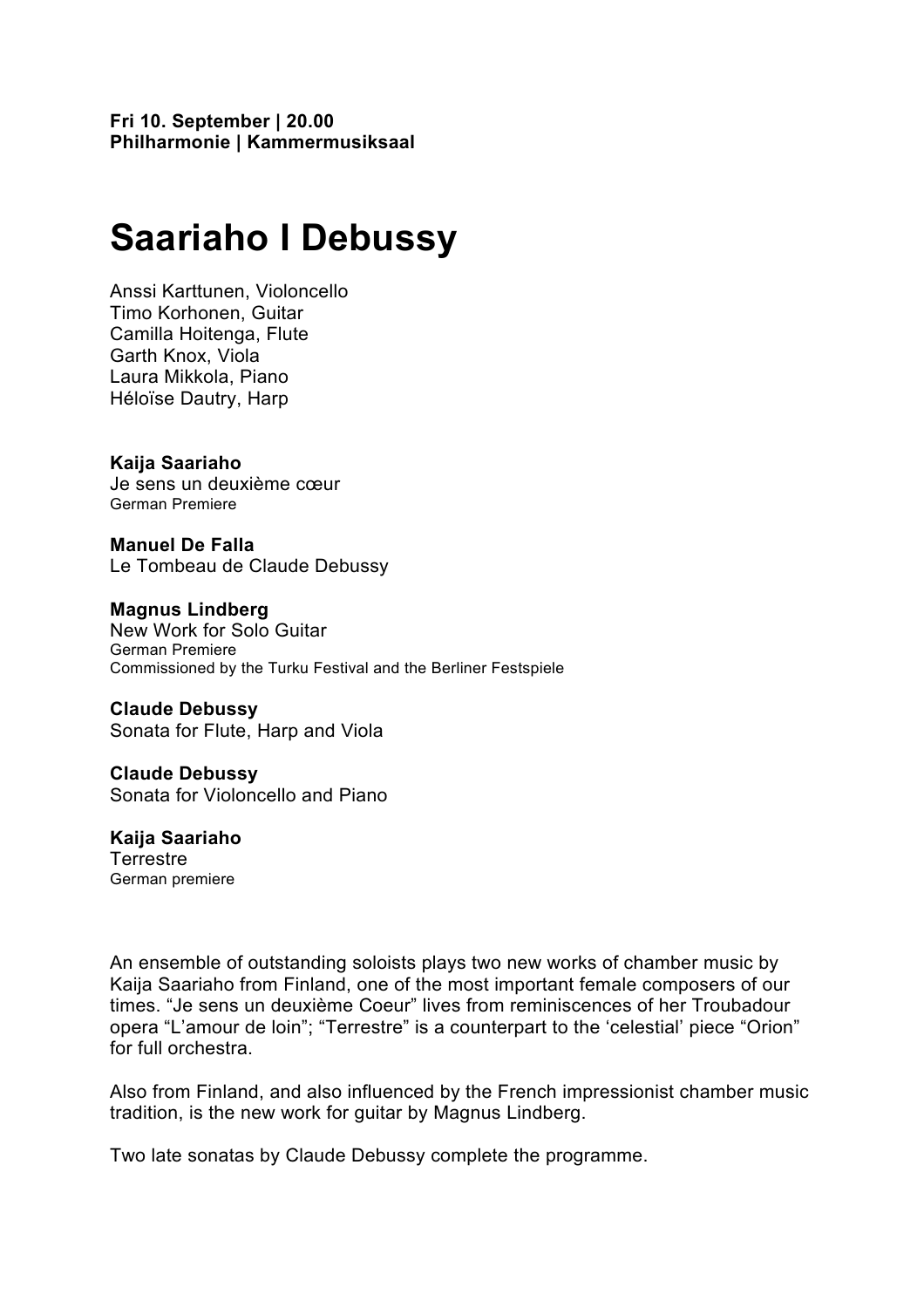**Sat 11th | Sun 12th | Mon 13th September | 20.00 Haus der Berliner Festspiele** 

### **Karlheinz Stockhausen The Piano Pieces**

Benjamin Kobler, Piano and Synthesizer Frank Gutschmidt, Piano and Synthesizer Antonio Pérez Abellán, Piano and Synthesizer

Marc Maes, Synthesizer Fabrizio Rosso, Synthesizer Karlheinz Stockhausen, Sound Direction

#### **Karlheinz Stockhausen**

CONCERT 1 Piano Pieces I-IV, V, VII – IX, X and SUNDAY FAREWELL Electronic Music for 5 Synthesizers, from SUNDAY from LIGHT

CONCERT 2 Piano Pieces XVII, XII, XVI, VI and XI

CONCERT 3 Piano Pieces XI, XIV, XV and XIII

Stockhausen wrote seventeen pieces for piano between 1952 and 1999. We are offering a complete presentation of this series in three concerts.

The first eleven pieces play a central role – not only in the development of Stockhausen's oeuvre: These works have had a decisive influence on piano literature. They are considered landmarks, the effect of which can be compared to that of Bach's "Well-Tempered Clavier" and the piano pieces by Debussy.

The six Piano Pieces XII–XVII are components of the opera cycle LIGHT. The first of these concert evenings ends with SUNDAY FAREWELL for five synthesizers, the finale of SUNDAY from LIGHT.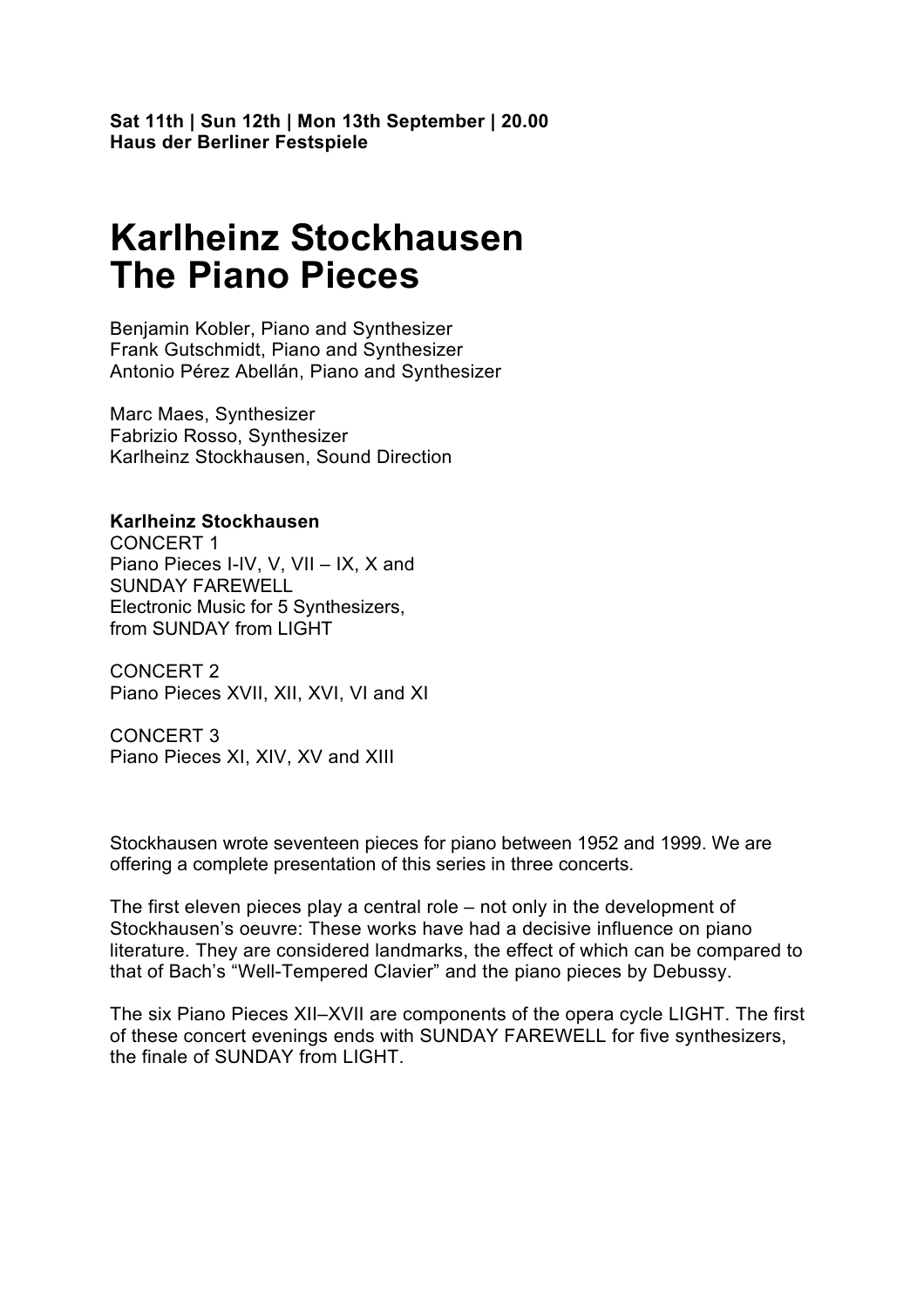## **Asko Ensemble | Schönberg Ensemble**

Asko Ensemble Schönberg Ensemble Reinbert de Leeuw, Conductor Barbara Hannigan, Soprano

#### **Colin Matthews**  Suns Dance

**Michel van der Aa**  "Here" – Trilogy Here [enclosed] Here [in circles] Here [to be found]

Premiere of the entire trilogy

Following the video opera ONE, presented last year by the Berliner Festspiele to wide acclaim, we will be presenting the premiere of a further work by Michel van der Aa in 2004. In HERE the music is developed in a series of acoustic spaces – audible, dreamed, imaginary and simulated.

The venues for the musical drama are set by a combination of dramatic means, electronic-acoustic methods and a sound track played in by computer technology. Protagonist of the piece is the wonderful soprano Barbara Hannigan, who delighted both audience and critics in ONE.

With the support of the Cultural Department of the Royal Netherlands Embassy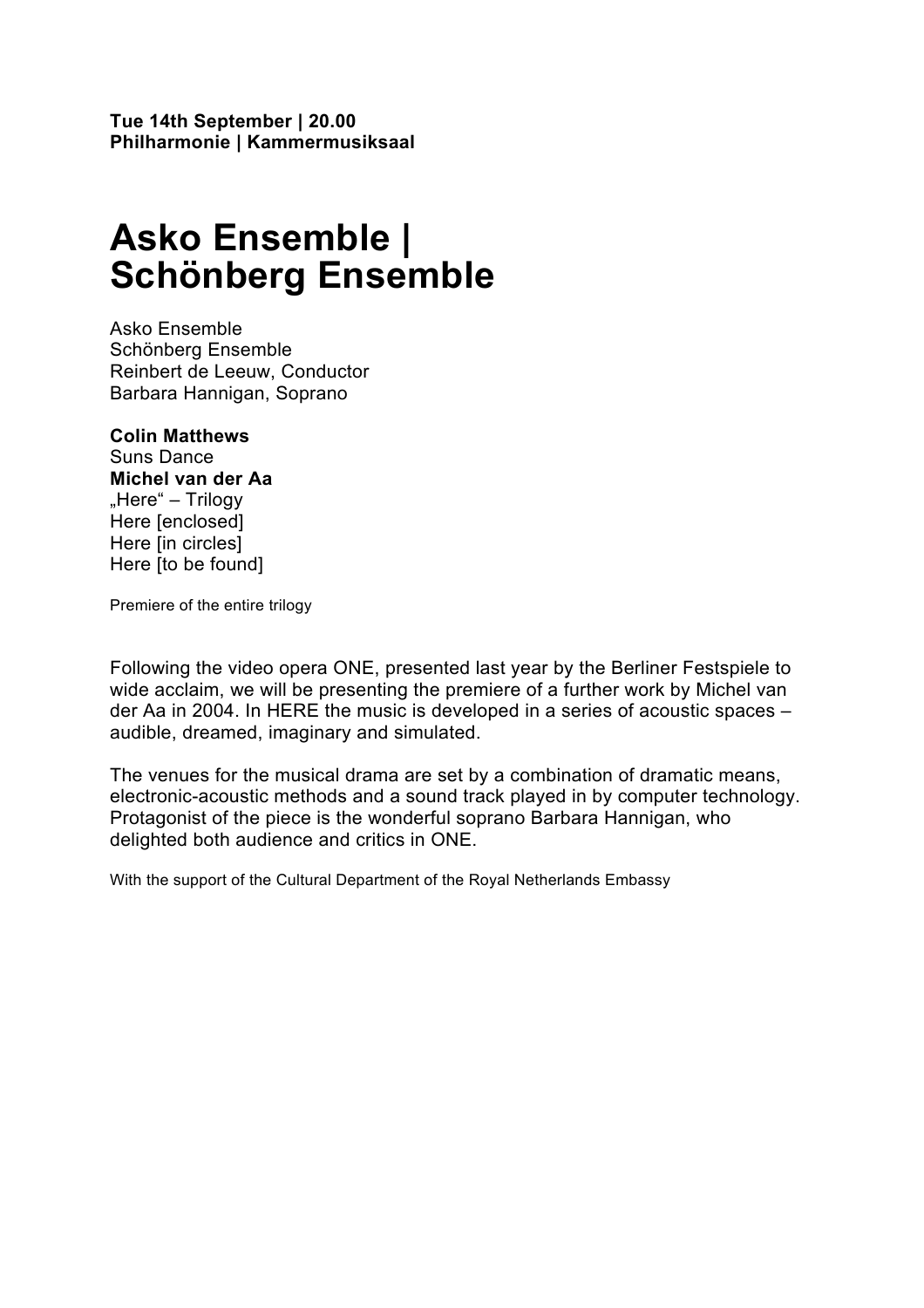**Wed 15th September | 20.00 Philharmonie | Kammermusiksaal** 

### **Avanti Ensemble**

Avanti Ensemble Hannu Lintu, Conductor Jan Storgaards, Violin Rikka Rantanen, Soprano

#### **Kaija Saariaho**  Graal Théâtre

Ensemble version

#### **Colin Matthews**  Continuum

German premiere

"Continuum", the main work by the English composer Colin Matthews, unites diverse worlds and musical genres.

At first the work appears as the re-discovery of the late romantic song for voice and orchestra – with poems by Eugenio Montale and Rainer Maria Rilke at the centre. Then again, it is a series of miniatures for solo instruments and ensemble. Finally, it works like a clock – a precision instrument with which Matthews tries to measure poetic time.

Avanti have undertaken the presentation of this exciting work. The leading Scandinavian ensemble of soloists also interprets in this concert "Graal Theatre", a central work of Kaija Saariaho.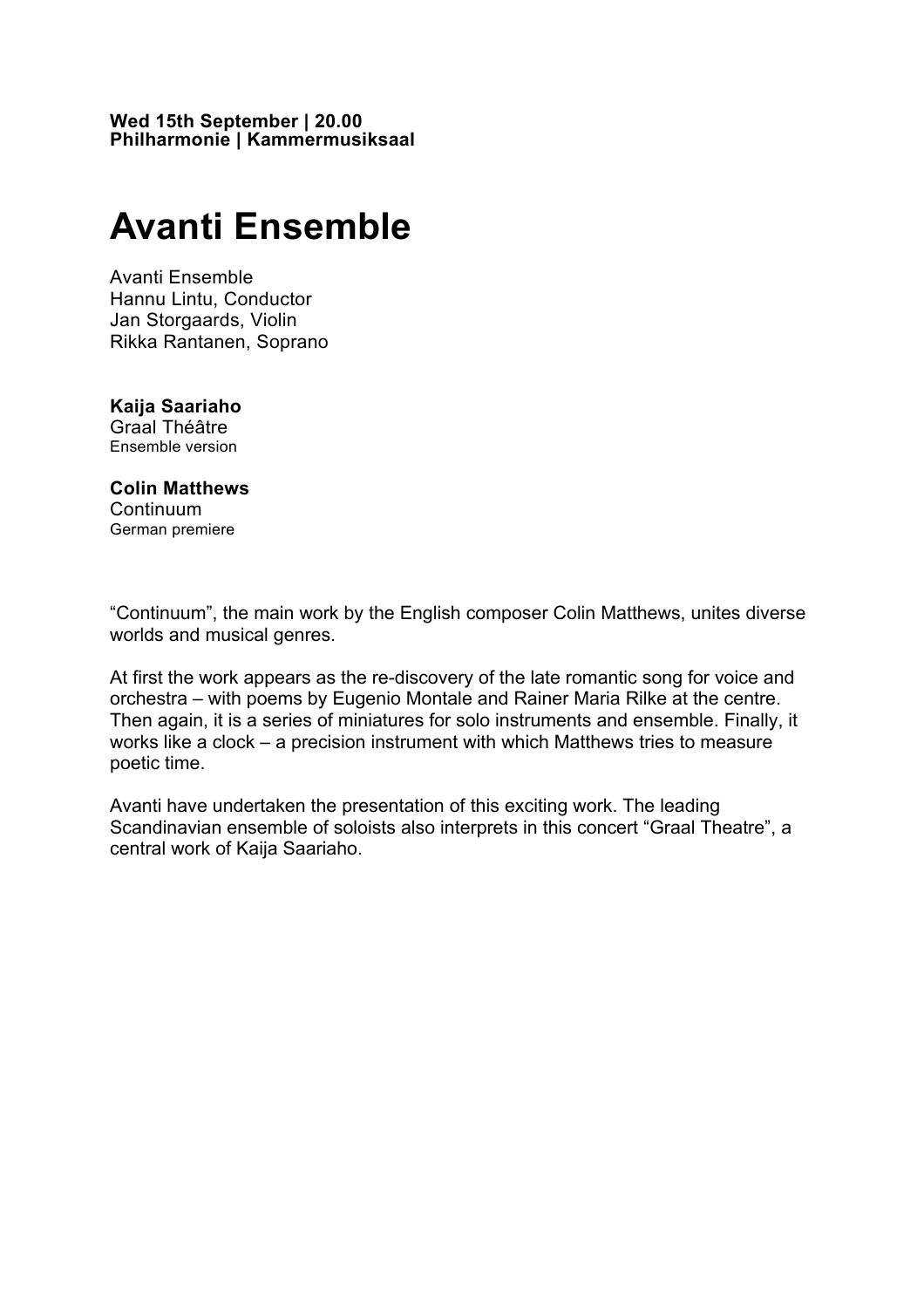### **Jos van Immerseel plays Debussy**

Jos van Immerseel, Piano

#### **Claude Debussy**

Images (oubliées)

Hommage à Rameau (Lent et grave; from Images)

Children's Corner

Prélude II (… Feuilles mortes) Prélude XII (… Feux d'artifice) Préludes, Livre I, 1909/10

INSTRUMENTS Grand piano de concert, Erard, 1886, Paris (N.61.717) Piano demi-queue, Erard, 1897, Paris (N.76.619)

The concert with Jos van Immerseel, one of the pioneers of playing on historic pianos, offers the chance to experience landmarks of repertory in quite a new way. He has chosen a representative selection from Debussy's mature piano works, at the centre of which is the first volume of *Préludes*.

These works will be played on the historic grand-pianos from the French pianomaking dynasty Erard, whose instruments represented, until the middle of the last century, the first choice around the globe. In particular for the performance of Debussy's tonally highly-differentiated music, the innate, intimate and multifarious tonal characteristics of the Erard grand leads us to expect something remarkable from this concert.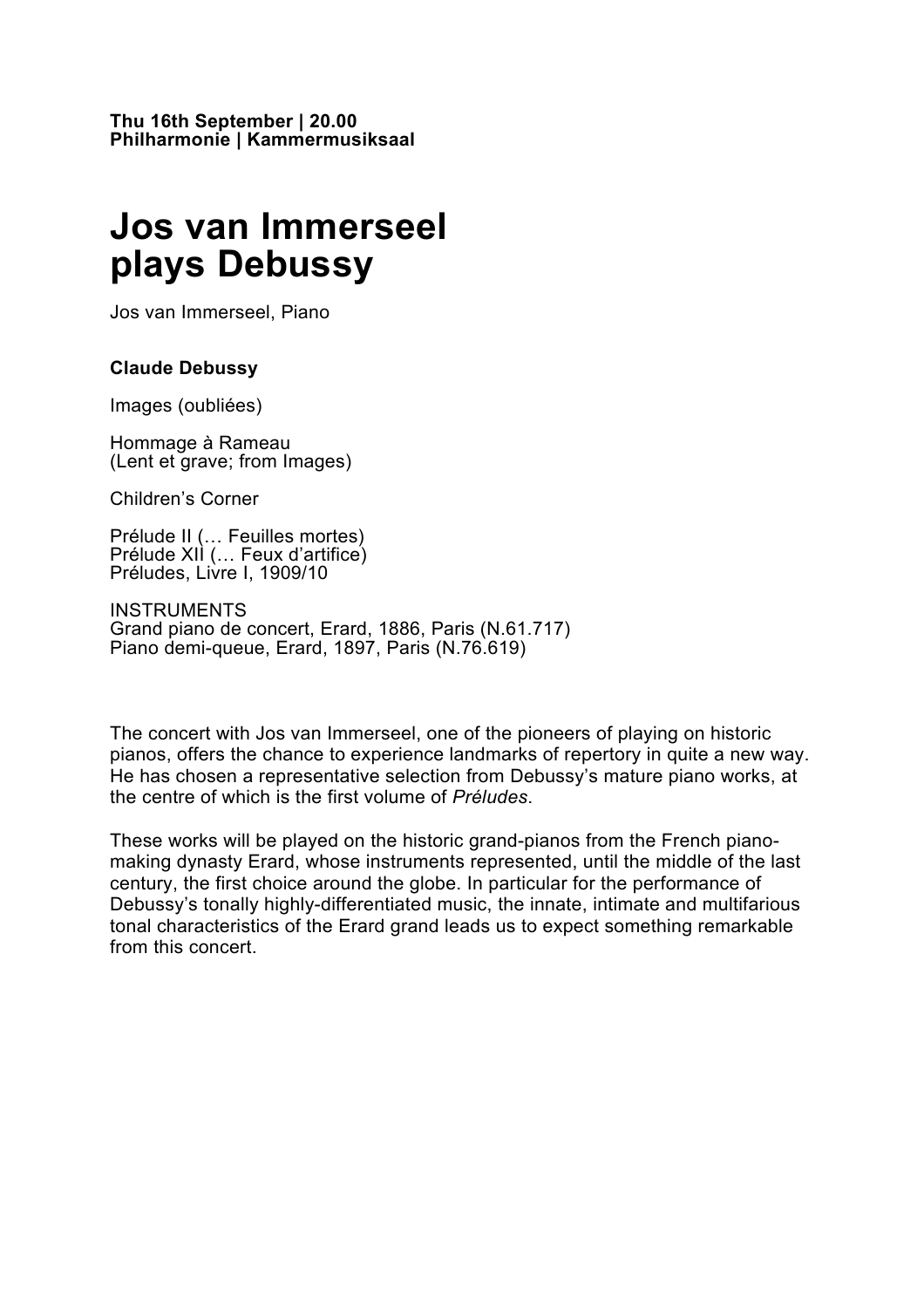**Thu 23rd | Sat 25th September | 20.00 Haus der Berliner Festspiele** 

# **Bérénice**

STAUD. GRÜNBEIN. GUTH

Music Johannes Maria Staud Libretto Durs Grünbein based on Edgar Allen Poe

Stefan Asbury, Musical Director Claus Guth, Director Christian Schmidt, Stage and Costume Design Alex Buresch, Kai Ehlers Video

Dorothee Mields, Soprano Anne-Carolyn Schlüter, Mezzo-Soprano Otto Katzameier, Baritone Matthias Bundschuh and Klaus Haderer, actors vocal ensemble

Klangforum Wien

Experimentalstudio der Heinrich-Strobel-Stiftung des SWR e.V. Freiburg

Michael Acker, Roland Breitenfeld and Johannes Maria Staud, Sound direction

Commissioned work | Co-production City of Munich / Munich Biennial, Wiener Festwochen and Berliner Festspiele

The first full-length work of composer Johannes Maria Staud is based on the novella of the same name by Edgar Allan Poe. This nightmarish story focuses on the incestuous siblings Egäus and Bérénice. She, a beauty, yet suffering from an incurable wasting disease – he, a loner brooding in his study, immersed in monomaniac considerations – are juxtaposed as contrary archetypes that embody many fundamental problems of human life and co-existence as well as innumerable primal fears.

The Austrian composer has found in the lyricist Durs Grünbein from Berlin an ideal partner, who has, with his libretto, relocated this classic tale to our times.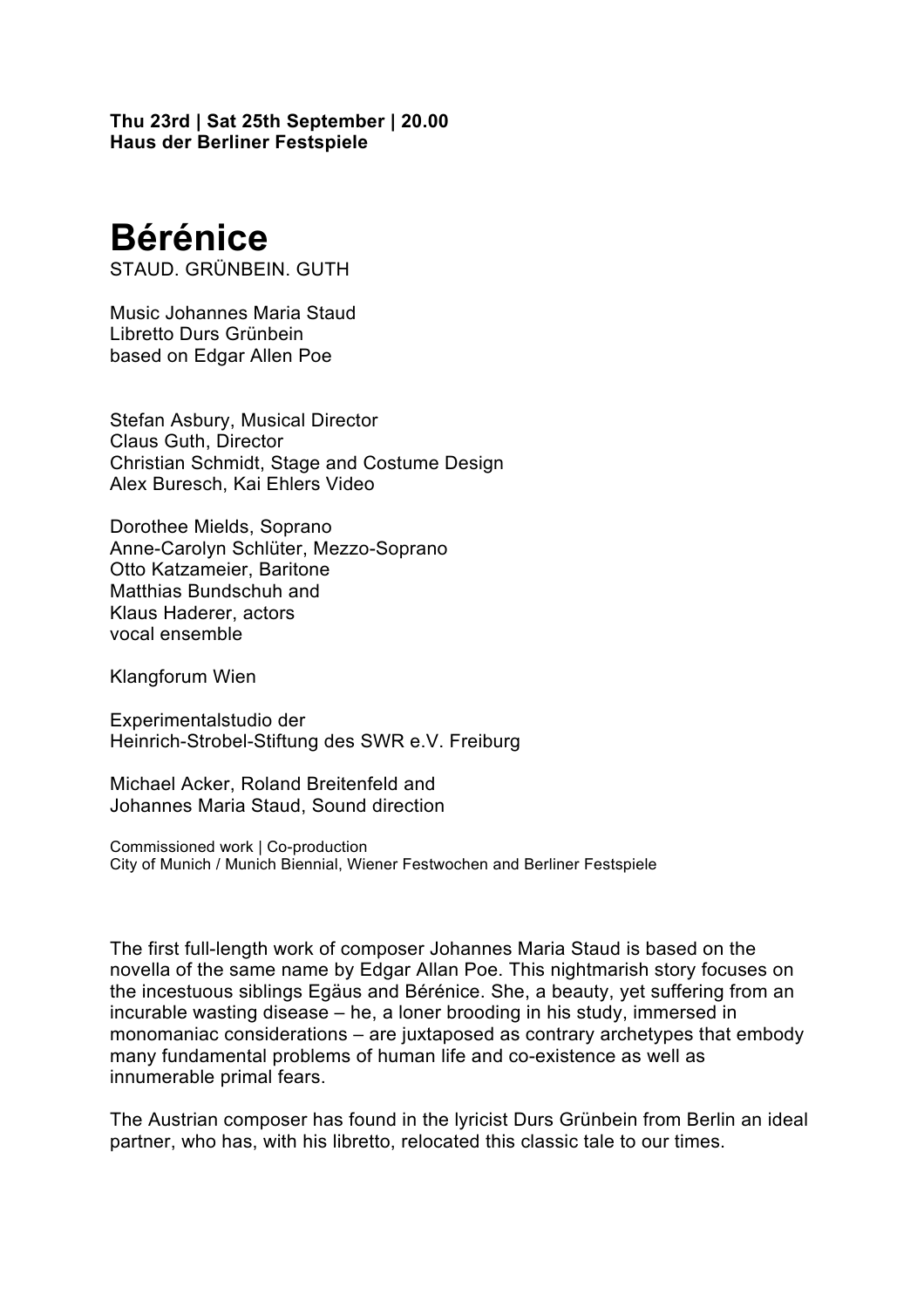**Thu 23rd September | 18.45 Haus der Berliner Festspiele, Foyer** 

## **Introduction to Bérénice**

by Durs Grünbein

Admission free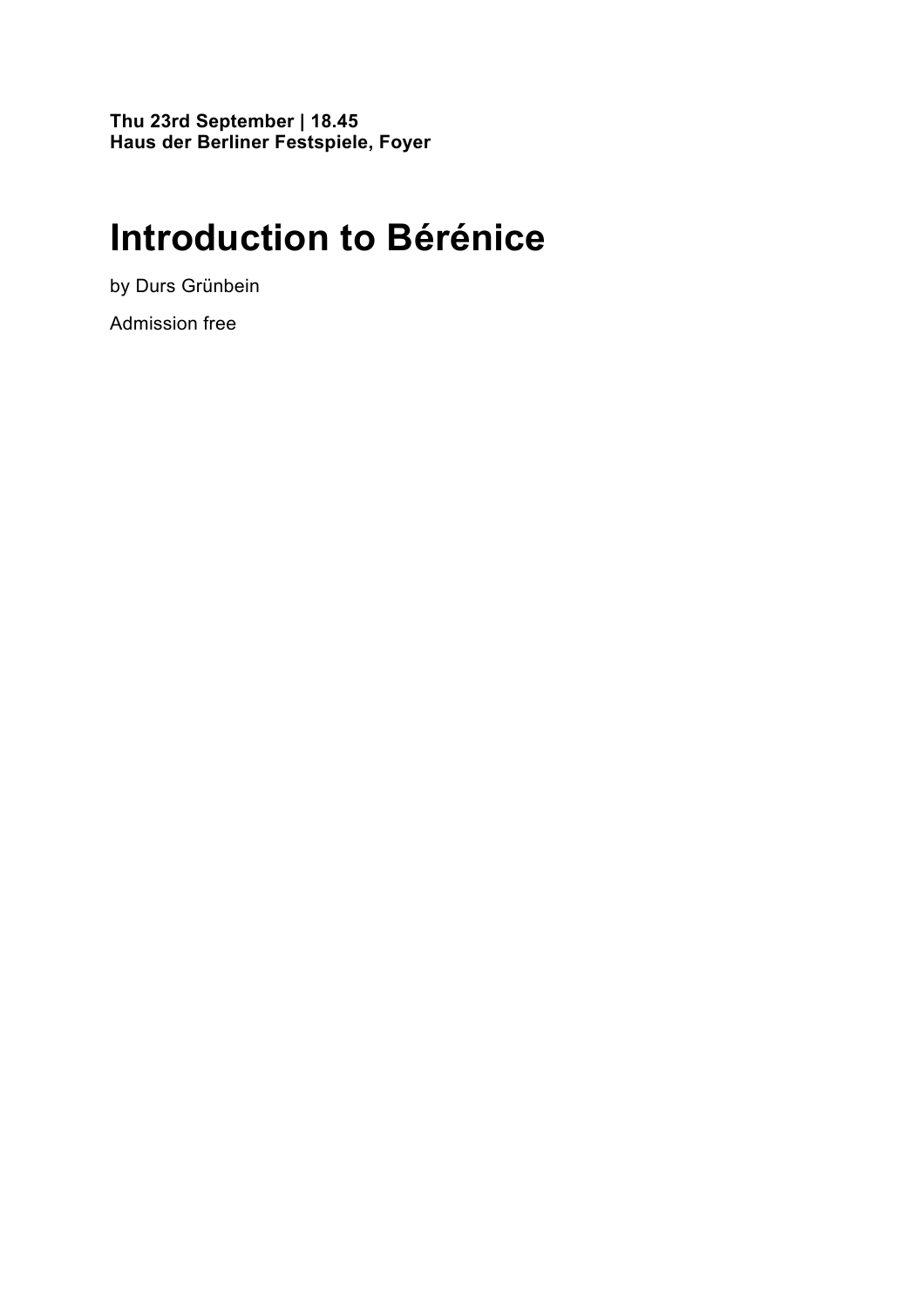**Fri 24th September | 20.00 Philharmonie | Kammermusiksaal** 

# **Klangforum Wien**

Klangforum Wien Stefan Asbury, Conductor

#### **Enno Poppe**

Holz Knochen Öl *(Wood Bone Oil)*

German premiere of the complete trilogy

The Klangforum Wien – already guests of the Berliner Festspiele at the Theatertreffen this year – are bringing us the first complete performance of the three "Material Pieces" by Enno Poppe.

The titles are equivocal codes of the organic and give indications to how the musical substance will sound: whilst "Wood" shows a stable and yet pliant structure – to a certain degree the vegetable – "Bone" is, for long periods, of a tonal hardness, shrill and dry. Finally, the idea behind "Oil" is that of a viscous and at the same time energetic, potentially explosive flow.

The composer, bearer of the Förderpreises of the Ernst von Siemens Musikstiftung 2004, will comment in person on the pieces at the concert.



A collaboration with the Ernst von Siemens Musikstiftung, the Siemens Arts Program, Siemens Berlin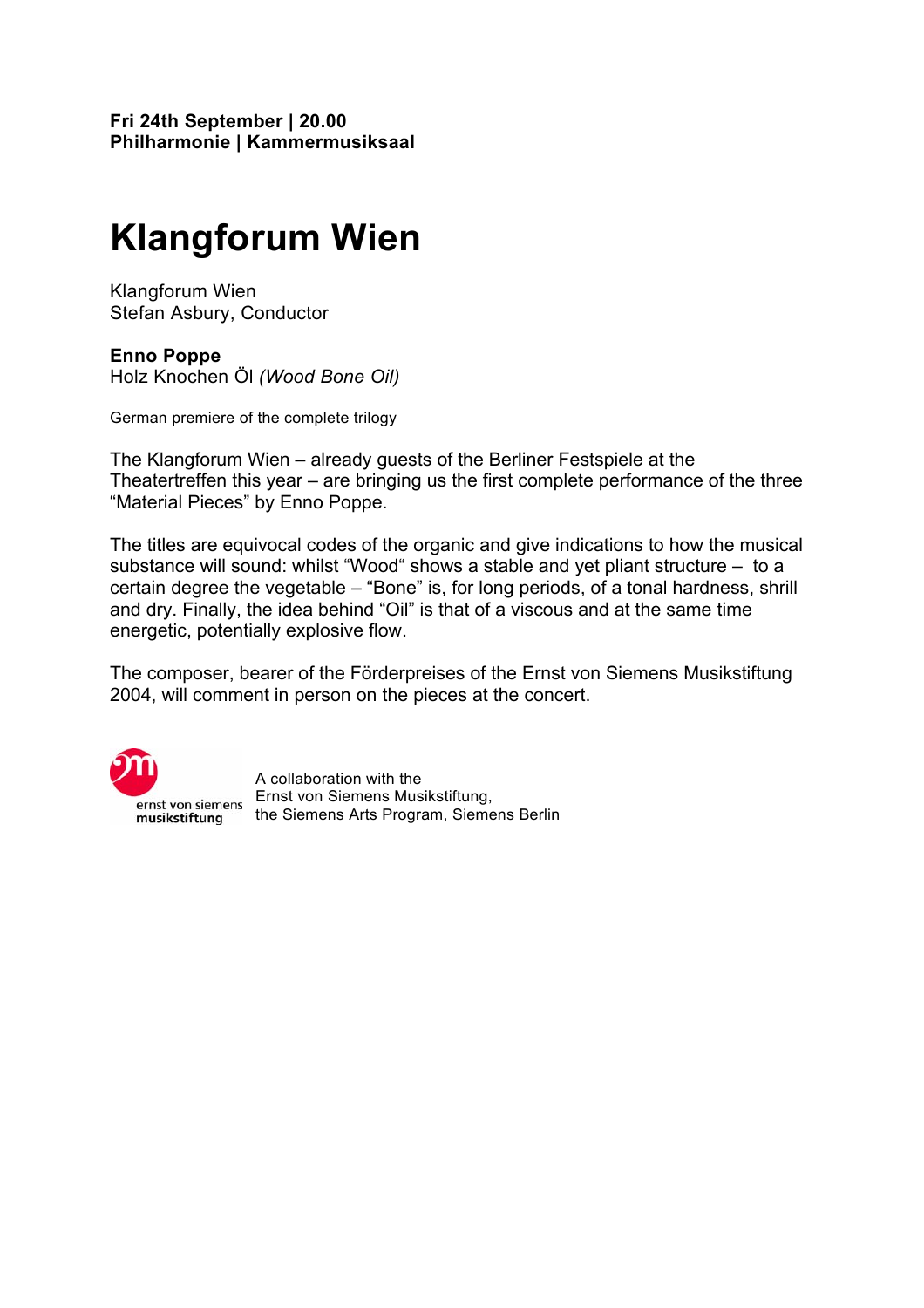### **ORGANIZER**

Berliner Festspiele A division of Kulturveranstaltungen des Bundes in Berlin GmbH **Director** Prof. Dr. Joachim Sartorius **Business Manager** Jürgen Maier

**Artistic Director** André Hebbelinck **Head of Organization** Edda von Gerlach **Technical Directors** Andreas Weidmann | Georg Bugiel

**Communication Head** Kerstin Schilling **Press** Jagoda Engelbrecht Phone +49 30 – 25489 223 presse@berlinerfestspiele.de **Editor** Bernd Krüger **Communication Assistant** Ina Kessler

**Ticket Office I Protocol**  Peter Böhme, Michael Grimm, Heinz Bernd Kleinpaß

#### **Information**

Berliner Festspiele Schaperstraße 24 10719 Berlin Phone: +49 30 – 254 89-0 Fax: +49 30 – 25489 111 www.berlinerfestspiele.de

### **VENUES**

Haus der Berliner Festspiele Schaperstraße 24 10719 Berlin U-Bahn Spichernstraße (Exit Bundesallee) Bus 204, 249

Kammermusiksaal der Philharmonie Herbert-von-Karajan-Straße 1 U-Bahn | S-Bahn Potsdamer Platz Bus 148, 200, 248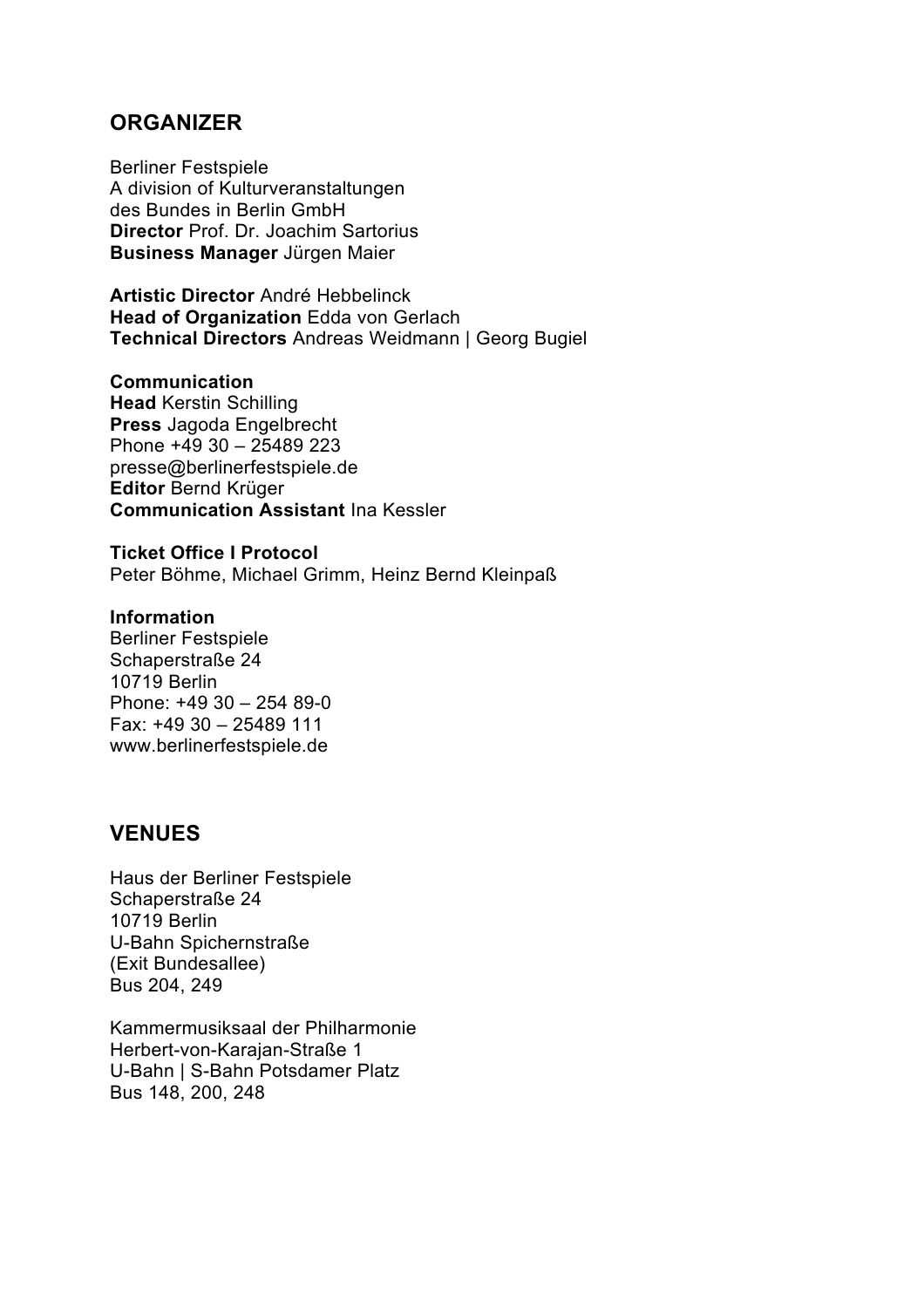### **TICKET ORDERS**

Advance booking by letter has commenced.

From Mon 16th August tickets will be available from the box office at Haus der Berliner Festspiele and from all well-known ticket box offices.

Evening box office 1 hour before the performance

Box Office Berliner Festpiele Schaperstraße 24 Mon–Sat 12.00 to 18.00

Berliner Festspiele – Ticket Office Schaperstraße 24, 10719 Berlin Fax: +49 30 – 25489 230 kartenbuero@berlinerfestspiele.de

**Hotline** +49 30 - 254 89 100 Mon–Fri 9.00 to 16.00

### **TICKET PRICES**

#### **SUBSCRIPTIONS**

#### **Pass-Partout**

guarantees tickets for all events if you pick them up half an hour before the concert at the evening box office **€ 70,– € 42,– for students**

#### **Kammer-Pass**

guarantees tickets for all events at the Chamber Music Hall of the Philharmonie if you pick them up half an hour before the concert at the evening box office **€ 36,– € 24,– for students**

**Opern- Duo** both opera events at Haus der Berliner Festspiele **€ 24,– € 16,– for students**

**Stockhausen-Trio**  all three Stockhausen concerts at Haus der Berliner Festspiele **€ 30,– € 20,– for students**